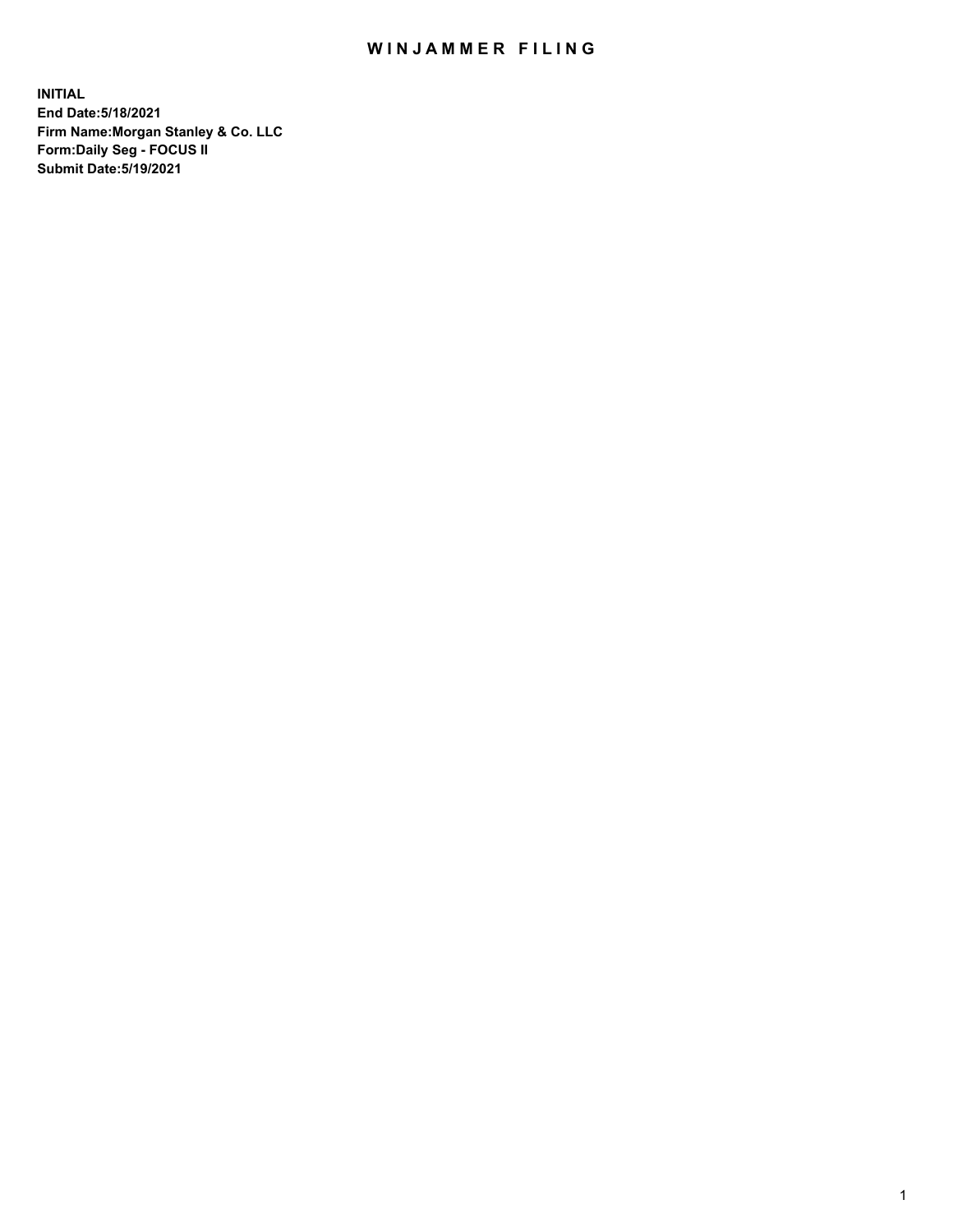**INITIAL End Date:5/18/2021 Firm Name:Morgan Stanley & Co. LLC Form:Daily Seg - FOCUS II Submit Date:5/19/2021 Daily Segregation - Cover Page**

| Name of Company                                                                                                                                                                                                                                                                                                                | <b>Morgan Stanley &amp; Co. LLC</b>                         |
|--------------------------------------------------------------------------------------------------------------------------------------------------------------------------------------------------------------------------------------------------------------------------------------------------------------------------------|-------------------------------------------------------------|
| <b>Contact Name</b>                                                                                                                                                                                                                                                                                                            | <b>Ikram Shah</b>                                           |
| <b>Contact Phone Number</b>                                                                                                                                                                                                                                                                                                    | 212-276-0963                                                |
| <b>Contact Email Address</b>                                                                                                                                                                                                                                                                                                   | Ikram.shah@morganstanley.com                                |
| FCM's Customer Segregated Funds Residual Interest Target (choose one):<br>a. Minimum dollar amount: ; or<br>b. Minimum percentage of customer segregated funds required:%; or<br>c. Dollar amount range between: and; or<br>d. Percentage range of customer segregated funds required between:% and%.                          | 235,000,000<br><u>0</u><br>0 <sub>0</sub><br>0 <sub>0</sub> |
| FCM's Customer Secured Amount Funds Residual Interest Target (choose one):<br>a. Minimum dollar amount: ; or<br>b. Minimum percentage of customer secured funds required:%; or<br>c. Dollar amount range between: and; or<br>d. Percentage range of customer secured funds required between:% and%.                            | 140,000,000<br><u>0</u><br>0 <sub>0</sub><br>0 <sub>0</sub> |
| FCM's Cleared Swaps Customer Collateral Residual Interest Target (choose one):<br>a. Minimum dollar amount: ; or<br>b. Minimum percentage of cleared swaps customer collateral required:% ; or<br>c. Dollar amount range between: and; or<br>d. Percentage range of cleared swaps customer collateral required between:% and%. | 92,000,000<br><u>0</u><br><u>00</u><br>00                   |

Attach supporting documents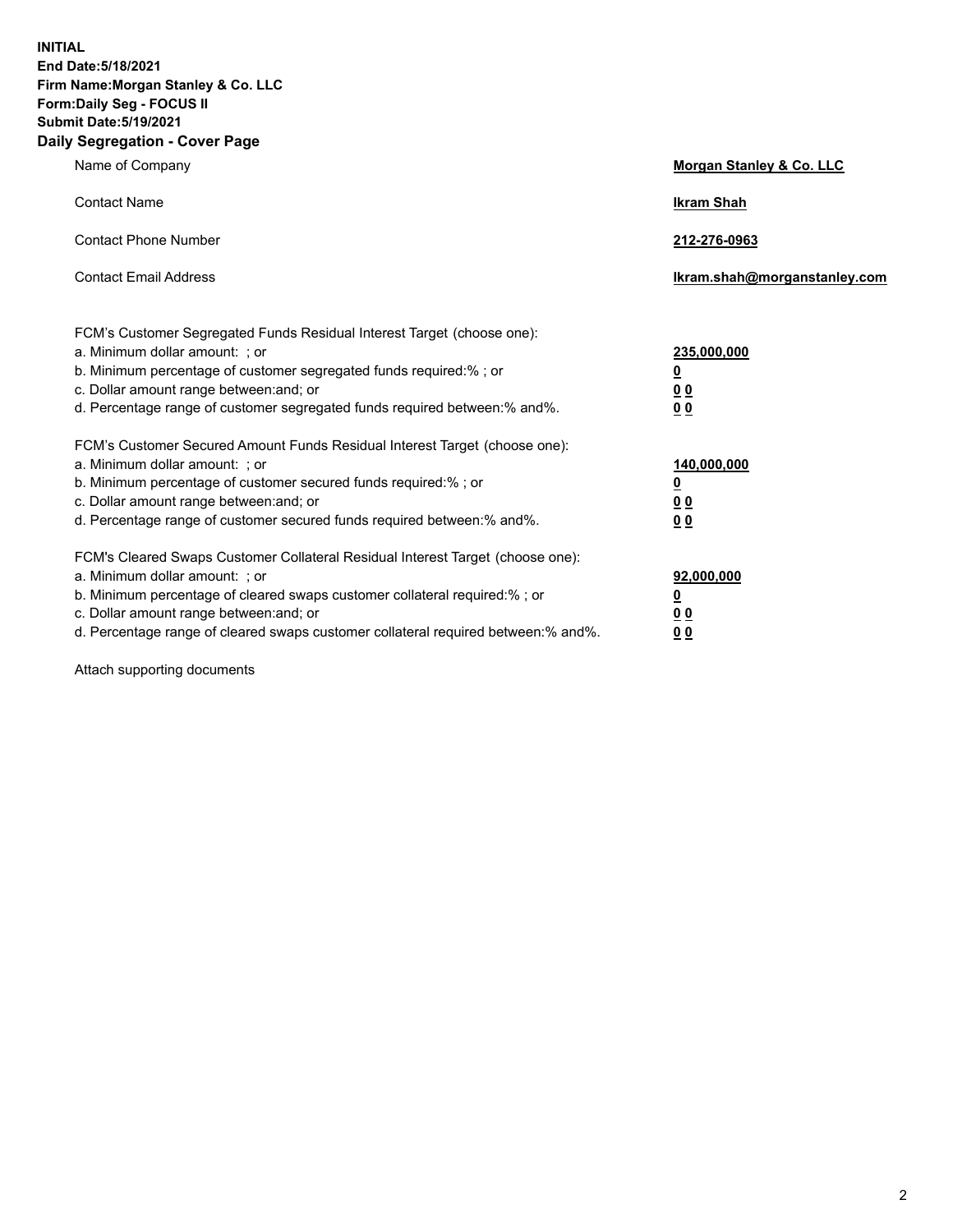## **INITIAL End Date:5/18/2021 Firm Name:Morgan Stanley & Co. LLC Form:Daily Seg - FOCUS II Submit Date:5/19/2021**

**Daily Segregation - Secured Amounts** Foreign Futures and Foreign Options Secured Amounts Amount required to be set aside pursuant to law, rule or regulation of a foreign government or a rule of a self-regulatory organization authorized thereunder 1. Net ledger balance - Foreign Futures and Foreign Option Trading - All Customers A. Cash **4,862,261,002** [7315] B. Securities (at market) **2,129,635,450** [7317] 2. Net unrealized profit (loss) in open futures contracts traded on a foreign board of trade **1,014,844,649** [7325] 3. Exchange traded options a. Market value of open option contracts purchased on a foreign board of trade **39,597,043** [7335] b. Market value of open contracts granted (sold) on a foreign board of trade **-34,908,090** [7337] 4. Net equity (deficit) (add lines 1. 2. and 3.) **8,011,430,054** [7345] 5. Account liquidating to a deficit and account with a debit balances - gross amount **33,912,263** [7351] Less: amount offset by customer owned securities **-32,547,305** [7352] **1,364,958** 6. Amount required to be set aside as the secured amount - Net Liquidating Equity Method (add lines 4 and 5) 7. Greater of amount required to be set aside pursuant to foreign jurisdiction (above) or line 6. FUNDS DEPOSITED IN SEPARATE REGULATION 30.7 ACCOUNTS 1. Cash in banks A. Banks located in the United States **526,787,532** [7500] B. Other banks qualified under Regulation 30.7 **662,592,962** [7520] **1,189,380,494** 2. Securities A. In safekeeping with banks located in the United States **559,703,497** [7540] B. In safekeeping with other banks qualified under Regulation 30.7 **44,688,729** [7560] **604,392,226** 3. Equities with registered futures commission merchants A. Cash **16,321,126** [7580] B. Securities **0** [7590] C. Unrealized gain (loss) on open futures contracts **3,118,173** [7600] D. Value of long option contracts **0** [7610] E. Value of short option contracts **0** [7615] **19,439,299** [7620] 4. Amounts held by clearing organizations of foreign boards of trade A. Cash **0** [7640] B. Securities **0** [7650] C. Amount due to (from) clearing organization - daily variation **0** [7660] D. Value of long option contracts **0** [7670] E. Value of short option contracts **0** [7675] **0** [7680] 5. Amounts held by members of foreign boards of trade A. Cash **3,873,994,947** [7700] B. Securities **1,525,243,225** [7710] C. Unrealized gain (loss) on open futures contracts **1,011,726,476** [7720] D. Value of long option contracts **39,597,043** [7730]

- 
- 6. Amounts with other depositories designated by a foreign board of trade **0** [7760]
- 7. Segregated funds on hand **0** [7765]
- 8. Total funds in separate section 30.7 accounts **8,228,865,620** [7770]
- 9. Excess (deficiency) Set Aside for Secured Amount (subtract line 7 Secured Statement Page 1 from Line 8)
- 10. Management Target Amount for Excess funds in separate section 30.7 accounts **140,000,000** [7780]
- 11. Excess (deficiency) funds in separate 30.7 accounts over (under) Management Target **76,070,608** [7785]

| æ<br>л.<br>ı<br>r |  |
|-------------------|--|
|-------------------|--|

[7354] **8,012,795,012** [7355]

**8,012,795,012** [7360]

[7530]

[7570]

 E. Value of short option contracts **-34,908,090** [7735] **6,415,653,601** [7740] **216,070,608** [7380]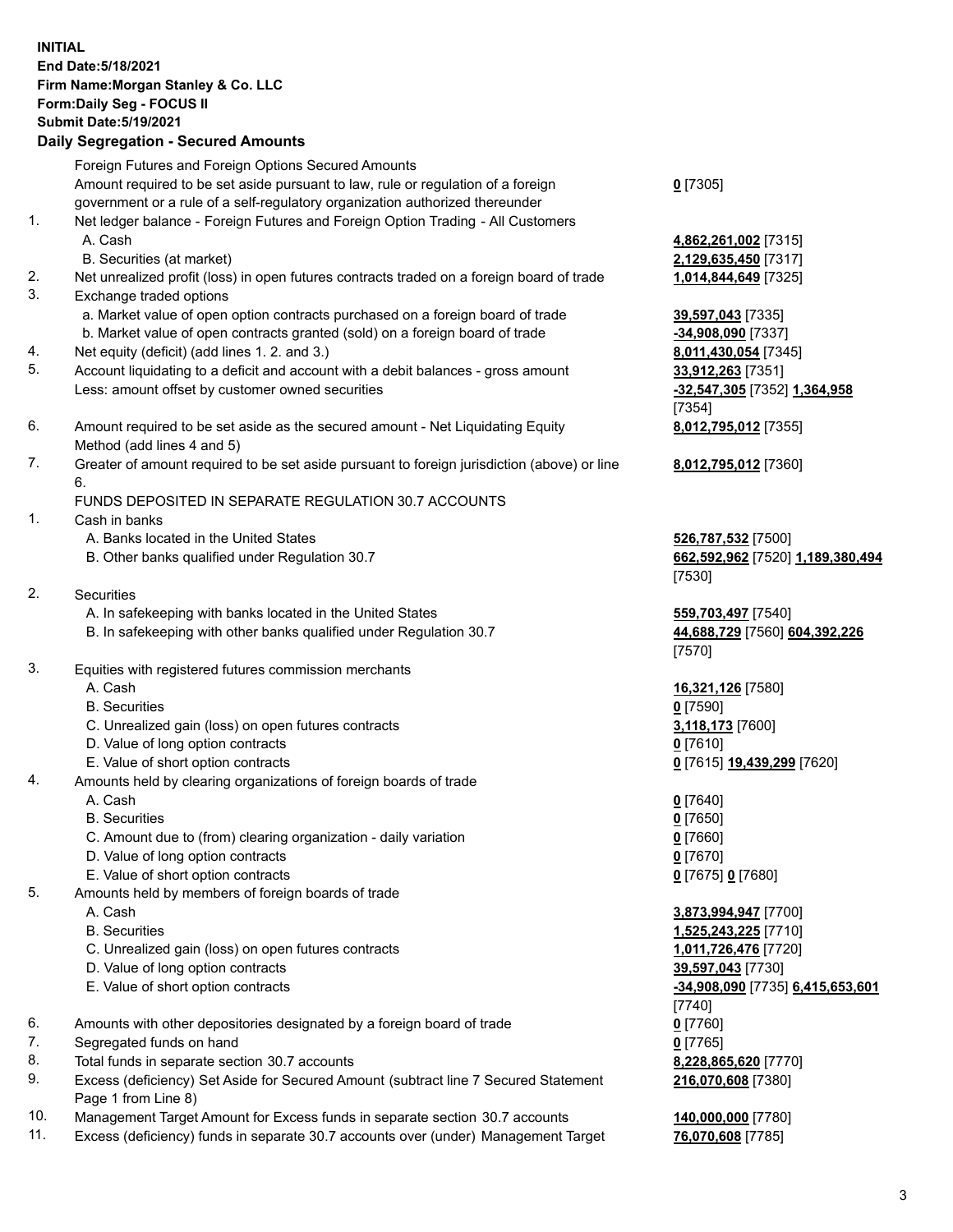**INITIAL End Date:5/18/2021 Firm Name:Morgan Stanley & Co. LLC Form:Daily Seg - FOCUS II Submit Date:5/19/2021 Daily Segregation - Segregation Statement** SEGREGATION REQUIREMENTS(Section 4d(2) of the CEAct) 1. Net ledger balance A. Cash **13,852,044,134** [7010] B. Securities (at market) **8,308,771,148** [7020] 2. Net unrealized profit (loss) in open futures contracts traded on a contract market **3,067,101,142** [7030] 3. Exchange traded options A. Add market value of open option contracts purchased on a contract market **846,774,313** [7032] B. Deduct market value of open option contracts granted (sold) on a contract market **-409,859,839** [7033] 4. Net equity (deficit) (add lines 1, 2 and 3) **25,664,830,898** [7040] 5. Accounts liquidating to a deficit and accounts with debit balances - gross amount **386,479,727** [7045] Less: amount offset by customer securities **-386,154,214** [7047] **325,513** [7050] 6. Amount required to be segregated (add lines 4 and 5) **25,665,156,411** [7060] FUNDS IN SEGREGATED ACCOUNTS 7. Deposited in segregated funds bank accounts A. Cash **3,213,027,504** [7070] B. Securities representing investments of customers' funds (at market) **0** [7080] C. Securities held for particular customers or option customers in lieu of cash (at market) **2,163,184,205** [7090] 8. Margins on deposit with derivatives clearing organizations of contract markets A. Cash **14,334,816,718** [7100] B. Securities representing investments of customers' funds (at market) **0** [7110] C. Securities held for particular customers or option customers in lieu of cash (at market) **6,145,586,943** [7120] 9. Net settlement from (to) derivatives clearing organizations of contract markets **-250,076,713** [7130] 10. Exchange traded options A. Value of open long option contracts **846,774,313** [7132] B. Value of open short option contracts **-409,859,839** [7133] 11. Net equities with other FCMs A. Net liquidating equity **8,268,462** [7140] B. Securities representing investments of customers' funds (at market) **0** [7160] C. Securities held for particular customers or option customers in lieu of cash (at market) **0** [7170] 12. Segregated funds on hand **0** [7150] 13. Total amount in segregation (add lines 7 through 12) **26,051,721,593** [7180] 14. Excess (deficiency) funds in segregation (subtract line 6 from line 13) **386,565,182** [7190] 15. Management Target Amount for Excess funds in segregation **235,000,000** [7194]

16. Excess (deficiency) funds in segregation over (under) Management Target Amount Excess

**151,565,182** [7198]